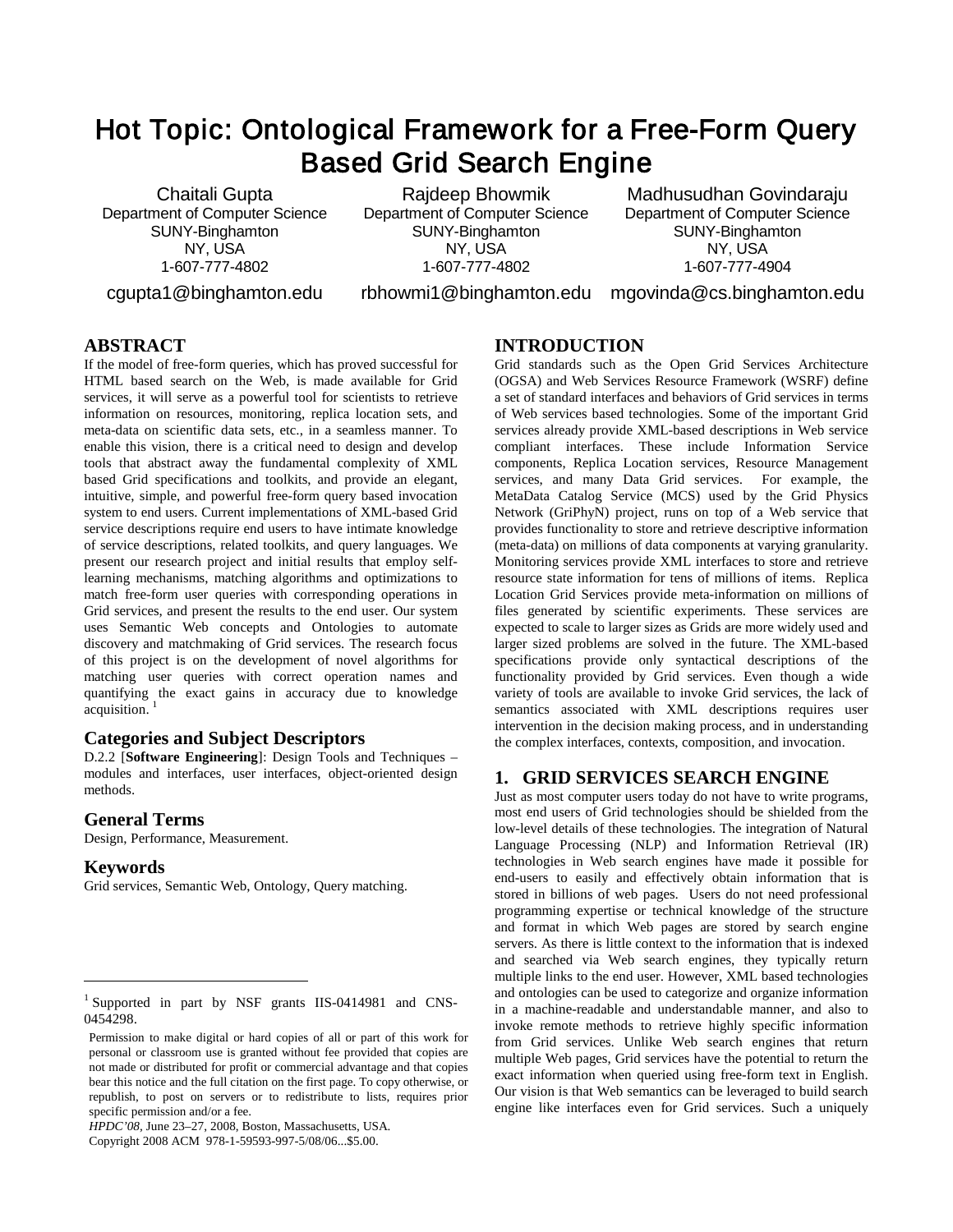powerful capability to use just free-form queries is not available to end-users of Grid infrastructure. It is currently required for endusers to understand query languages, have some software expertise, and knowledge of the schema formats used by various Grid services, to effectively interact with them. As a result, searching and finding resources and information is currently a challenging task. It is desirable to have a system for domain scientists to issue free-form queries such as "cluster of 32 free nodes on the OSG with at least 2GB of memory", or "give me atmospheric data using CCSM model for 2006", or "what is the status of job ID 117 on NYSGrid" and get back exact responses in a well structured format, such as XHTML. Developing such a framework, however, presents unique challenges.

## **1.1 Scope of Work**

This project proposes the use of many techniques from natural language processing and semantic web to enable free-form queries. The problem of processing and acting upon arbitrary English is an extremely challenging research topic being actively addressed in the AI community. The scope of our work is therefore limited and cannot accept any free-form query. Our system is designed to accept a limited form of English with a vocabulary taken from the ontology. As the ontology will be populated using domain knowledge, we believe that free-form queries from scientists have a high likelihood of obtaining accurate results.

## **2. RESEARCH CHALLENGES**

The research focus for this project includes the following:

• Provide access via free-form queries to a large and dynamically updated set of Grid services in various domains of interest to scientists.

• Design algorithms to automatically infer the context of user queries and map them to an appropriate set of Grid services. Section 5 presents initial results using the algorithms we have developed in this regard.

• Techniques to automatically categorize services according to the domains they cater to. The research work in this classification will leverage the work done by the Semantic Grid community in using Semantic Web concepts to describe scientific data along with some specific grid resources and services.

• An autonomous capability based on Semantic Web and Ontology technologies (OWL), WordNet [5] and YAGO [6], has been incorporated that dynamically extends and updates the ontology models to enhance the quality of results.

## **3. CURRENT GRID (WEB) SERVICES: SYNTAX AND SEMANTICS**

SPARQL is a widely used query language for diverse data sources, including RDF formats. It is similar to SQL and can be used to query required and optional graph patterns along with their conjunctions and disjunctions. Our goal is to develop algorithms to provide the capabilities present in SPARQL via free-form queries.

Figure 1 contrasts a SPARQL query with that of a free-form query for a simple case. Suppose a user wants to check the availability of 16 nodes on the Open Science Grid (OSG) that have at least 10

gigabytes of disk space and 4GB of memory. In our system, the user needs to enter the query "names of 16 free nodes on the OSG with at least 10 Gigs and 4GB of memory". The system will employ various algorithms to understand the query and obtain the required information by searching the appropriate XML-based services. Unlike other Grid and Web service implementations, the user does not have to fill detailed forms for each service, or use tools specific to each service. The system takes into consideration results of previous matchmaking results and utilizes it to improve performance for subsequent user queries in the same domain. It also supports memoized optimization, which use the knowledge of certain or entire parts of previously made queries, for the benefit of future queries.

| <b>SPAROL Query</b>                                        | <b>Query</b> in the<br><b>Proposed</b><br><b>Framework</b> |
|------------------------------------------------------------|------------------------------------------------------------|
| <b>PREFIX</b>                                              | "All machine names                                         |
| dc: <http: 1.1="" dc="" element="" example.org=""></http:> | with CPU speed                                             |
| $PREFIX$ ns: <http: example.org="" ns#=""></http:>         | greater than 2.0 GHz"                                      |
| SELECT ?machine-name<br>$?$ CPU                            |                                                            |
| WHERE $\{?x$ ns:cpu ?cpu.                                  |                                                            |
| FILTER (?cpu $>$ 2.0).                                     |                                                            |
| ?x dc:machine-name ?machine-name.}                         |                                                            |

**Figure 1: Simple example comparing SPARQL with our Free-Form Query Based Grid Search Interface.**

# **4. ARCHITECTURE OF THE SEMANTIC QUERY BASED FRAMEWORK FOR GRID WEB SERVICES**

The architecture of our Semantic Free-Form Query framework comprises of WSDL Processor, User Query Interface, Query Processor, Lexicon, Ontology Matcher, Dictionary Matcher, and Relevance Checker. We provide a brief overview of the important modules of our system.

#### **4.1 WSDL Processor**

The WSDL processor extracts the necessary WSDL information such as operation names, part names, input output parameters, port types and service endpoints from the Grid service WSDL files.

## **4.2 User Query Interface**

We provide a user interface similar to HTML based search engines, which accepts user queries and presents the end user with results.

#### **4.3 Query Processor**

The Query Processor processes the user query and updates its vocabulary whenever it encounters new query words. Since a user query cannot be predicted in advance, for the matching algorithms to succeed, the query words are first normalized [7].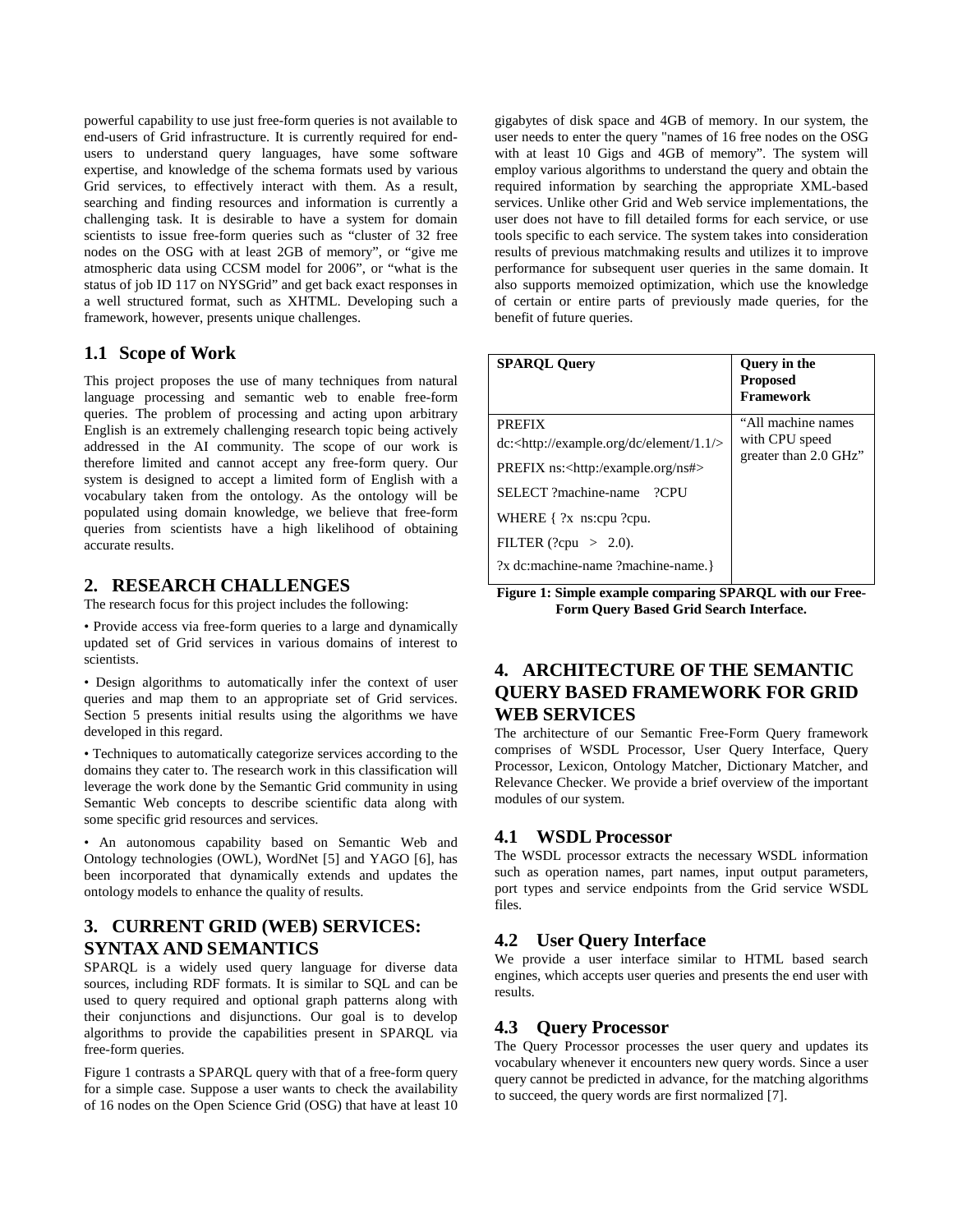## **4.4 Lexicon**

The Lexicon Block is built using the WordNet 2.0 Dictionary [5]. Our system uses JWNL 1.3 API [8] to access the WordNet Dictionary. This block is used by Ontology and Dictionary Matcher, as well as Relevance Checker.

#### **4.5 Ontology Matcher**

The Ontology Matcher retrieves the ontologies from the ontology repository and matches them with the user query. We have built ontologies in OWL [9] for storing the vocabularies of major concepts like "CPU", "memory", "storage", "job", "grid job monitor service" for the initial experiments. We have used the Jena [10] framework that provides a simple OWL API for processing vocabularies and loading the ontologies into different models. The query words, fed to the Ontology Matcher, are searched in the ontology models. These models consist of statements where each statement is made up of Subject, Predicate and Object. Figure 2 shows how a simple query string ("status of jobID 117 running on NYSGrid") lights up the ontology model for a monitoring service. Within the Ontology Matcher, the Lexicon block is used and its features are employed to obtain better contextual information relevant to the client query. Initially, the query words are matched directly with the subjects, predicates, and objects of the ontology models. If no match is found, we check the ontology models with the synonyms of the query words. The four possible outcomes of this matching include - (i) neither the query word nor the synonym words are present in any of the ontology models, (ii) some of the synonyms are present, but not the query word, (iii) the query word is present, but not its synonyms, (iv) both the query word and its synonyms are present in the ontology model.

We use these outcomes to extend the ontology models, thus enriching the model. We have designed a learning module that stores the knowledge and information of a previously made query (the semantics of which are not in our ontology) to later queries for predicting more accurate results. The ontology file is extended when a synonym of a particular word yields a match. We can infer that since a synonym of the query word is present in the ontology file, the query word very likely has contextual relevance to the ontology model.

#### **4.6 Dictionary Matcher**

If the Ontology Matcher cannot determine the context of the user query, Dictionary Matcher is used to further analyze the user query. The three main techniques used in this matchmaking stage include – (i) Direct Matching, (ii) Stripped Matching, and (iii) Dictionary Level Matching. In Direct and Stripped Matching, client query words and stripped query words are matched with the actual operation names and stripped operation names respectively. The stripping is achieved by removing the stop words (get, set, of, the etc.) from the words. In Dictionary Level Matching, the synonym, hypernym (a word whose meaning denotes super class), and hyponym (a word whose meaning denotes a subordinate or subclass) of the query words are matched with the operation names and stripped operation names respectively.



**Figure 2: A query "status of job id 117 running on NYSGrid" lights up the ontology model for a Simple Job Monitoring Service Ontology.**

#### **4.7 Relevance Checker**

If no match is found by the Ontology or Dictionary matcher, the system checks the glossary provided by the Lexicon as well as the input and output parameters of the methods, the part names, and the comments and annotations in the WSDL files. This aspect of the system flow is executed by the Relevance Checker.

#### **5. PRELIMINARY FINDINGS**

We conducted preliminary performance tests for the architecture described in Section 4. We used 20 sample queries of different lengths in the grid services domain. Each performance data point shown here is averaged across all ontological concepts defined in the ontology repository. We compare the performance between the domain-dependent and combined methodologies in Figure 3 when the number of elements in the ontology files is increased. The combined case considers both the domain-dependent ontologies and domain-independent methodologies. With the addition of related concepts in the OWL files, the Ontology Matcher retrieves more relevant concepts from the ontology files and as a result, the overall accuracy of the system increases from 60% to 87% for the combined case and approximately 56% to 82% for the domain-dependent case. We can note from the graph that the domain-independent methodologies are a less significant measure pertaining to the accuracy of the system. Without them, the accuracy of the system only drops by 6% on an average.